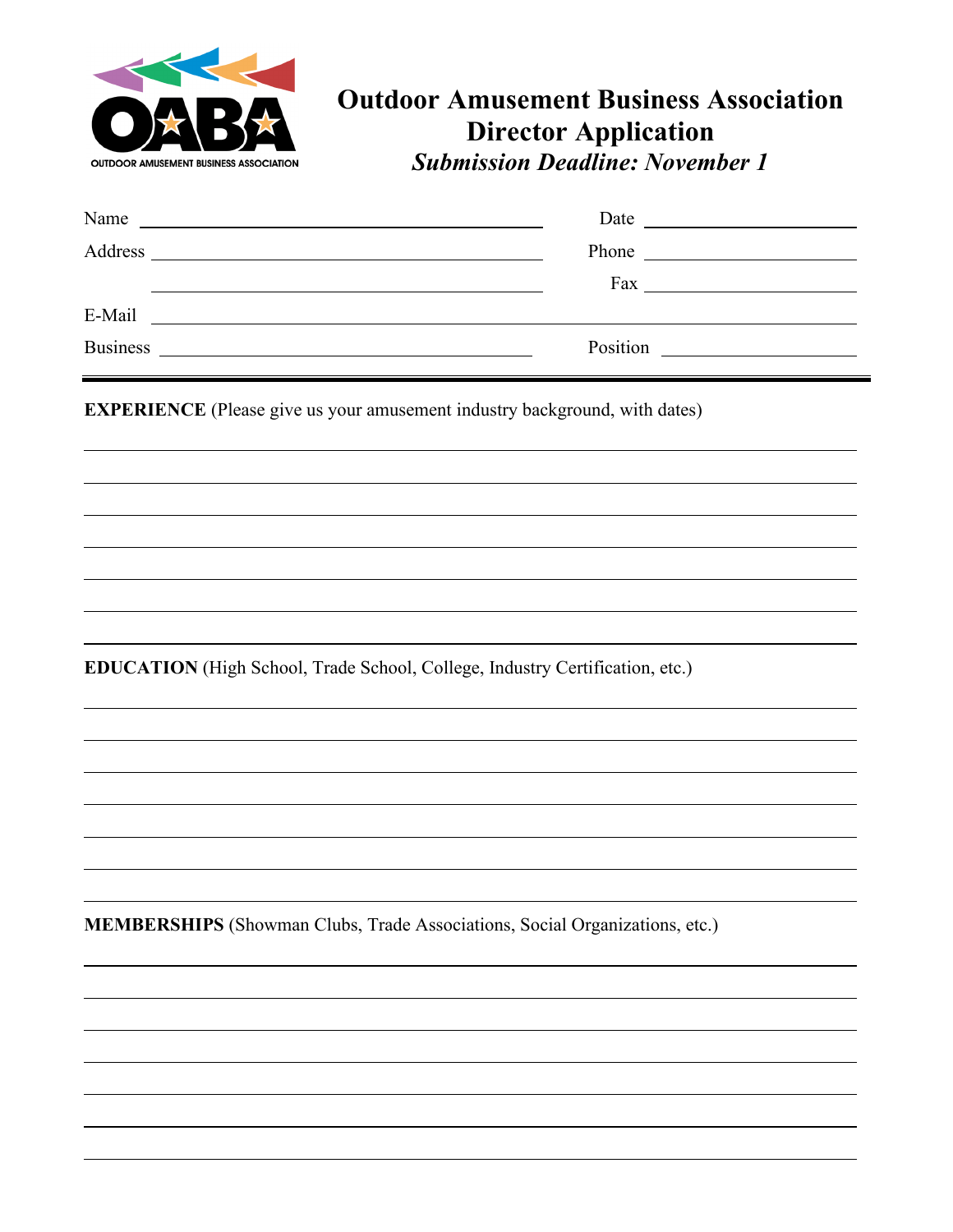### **MEMBERSHIPS** (Showman Clubs, Trade Associations, Social Organizations, etc.)

#### **PLEASE INDICATE WHY YOU WOULD LIKE TO SERVE THE OABA BOARD** (Directors

serve a two-year term, beginning in February, and may serve a total of five consecutive two-year terms, upon being re-elected).

## **WHAT DO YOU BELIEVE YOU CAN CONTRIBUTE TO THE OABA IN ORDER TO ACHIEVE OUR "PURPOSE"?** (Use reverse if necessary)

By-Laws state that the purpose of the OABA shall be:

- a) To promote and encourage the development of the carnival industry, consisting of persons and firms engaged in providing family entertainment and outdoor recreation;
- b) To provide a center which will bring members together at specified times for exchange of information and programs that promote and benefit the industry;
- c) To collect and disseminate information concerning the interests, welfare, statistics and legislation affecting the industry;
- d) To promote the welfare of the industry and the public which it serves through continuing education programs, code of ethics, safety compliance and legislative activity through its membership;
- e) To undertake such other programs and activities as may, at the discretion of the board of directors, be necessary and proper.